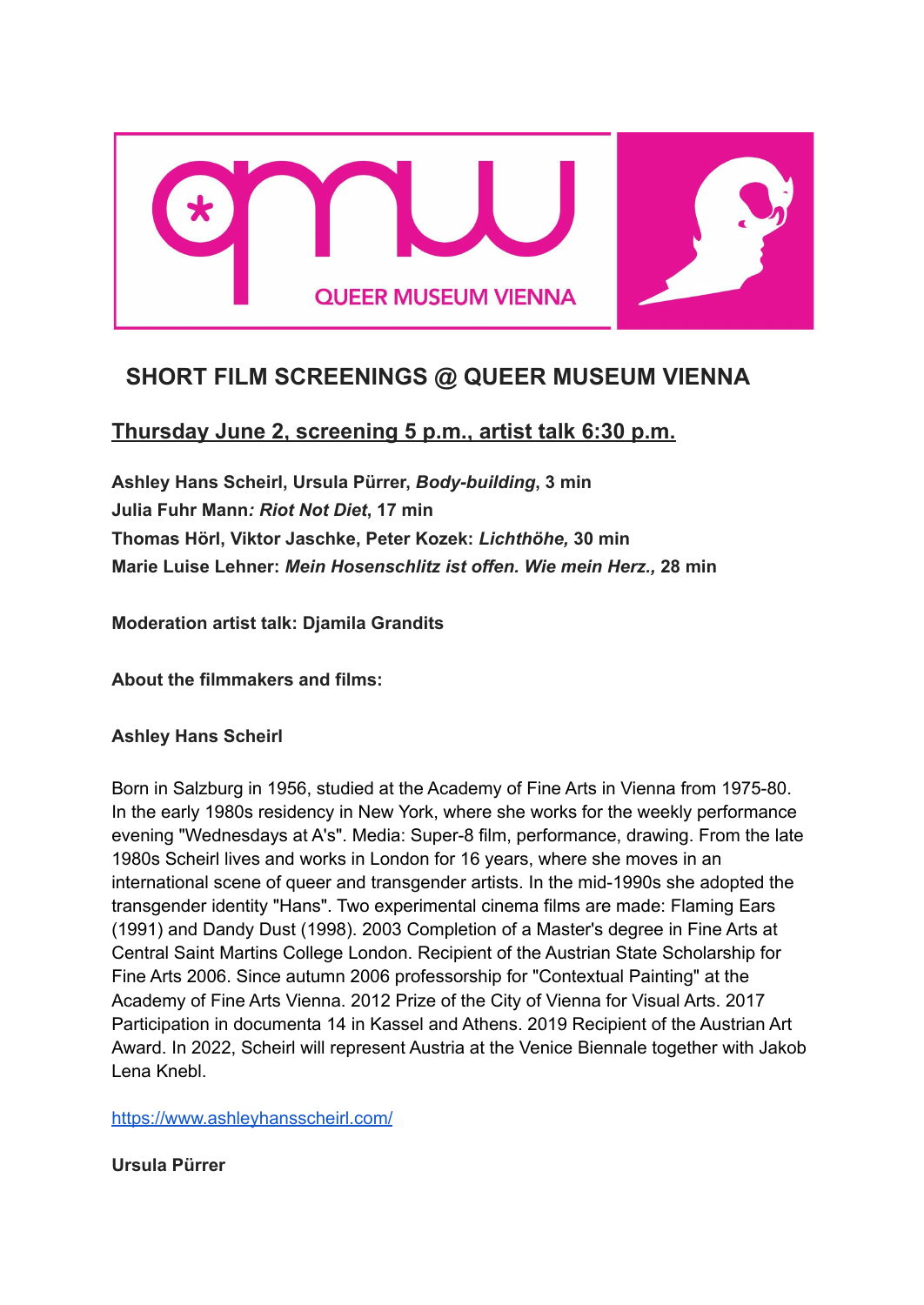Born in 1962 in Vienna. Studied at the University of Vienna (medicine, art education, philosophy) at the Academy of Music and Performing Arts and at the Academy of Applied Arts. 1989 Diploma. 1989 Austrian Promotion Award for Video Art. Founding member of the Punkettes.

# *Body-Building*

Muscle games, power games, SM games. The naked body as a prop. In Body-building, the focus is on the experience of one's own body, which leaves behind the role of the good girl, partly in strong poses, partly in martial finery. (Elke Schüttelkopf) **Julia Fuhr Mann**

Julia Fuhr Mann was born in the South of Germany in 1987. She's currently living in Munich as a filmmaker, curator and queer-feminist activist.

Master studies in philosophy, literature and sociology at [CAU](http://www.uni-kiel.de/) Kiel and LMU [München](https://www.uni-muenchen.de/index.html) Universities with main focus on Greek ethics, morality and aesthetics.

Since 2013 she is a student at the [University](https://www.hff-muenchen.de/) of TV and Film Munich. Her cinematic education includes mentorship by Jean Perret, Nurith Aviv and Peter Zeitlinger. Journalistic courses at ARD [Hauptstadtstudio,](http://www.ard-hauptstadtstudio.de/) Die [Zeit,](http://www.zeit.de/index) [funk](https://www.funk.net/) and [Vice.](https://www.vice.com/)

Half of all film school students in Germany are female, but only ten percent of big-budget movies are made by women. In addition, the outdated concept of – mainly male – genius maintains a system of hierarchy and power within film business. But time's up, goodbye old white man, no more raging and ruling. Julia Fuhr Mann

joined forces with other filmmakers to collectively stand up for gender equality. Their organization Pro [Quote](http://proquote-film.de/) Film is fighting for a fair quota system within the German film business.

Julia Fuhr Mann is also curating the program of [Bimovie](https://www.bimovie-frauenfilmfest.de/), a feminist film festival screening underground and avantgarde films which are made by women or dealing with female-centric narratives.

Since 2018 she works for the video editorial of [Süddeutsche](http://www.sueddeutsche.de/) Zeitung, an established German newspaper.

## *<https://juliafuhrmann.com>*

## *RIOT NOT DIET*

A golden summer dress in XXL, the water ice in her hand slowly dripping onto the asphalt. RIOT NOT DIET creates a queer-feminist utopia far away from abstruse BMI norms and male interpretive sovereignty. Instead of being ashamed of their expansive body measurements, the women and queers here claim space in a self-determined way. With their fat bodies they break patriarchal structures and enjoy their own corporeality. In times of neoliberal self-optimization, your paunch is a demo!

## **Thomas Hörl, Viktor Jaschke, Peter Kozek**

\* 1975, Austria Thomas Hörl, born in Hallein and raised in Golling an der Salzach. Lives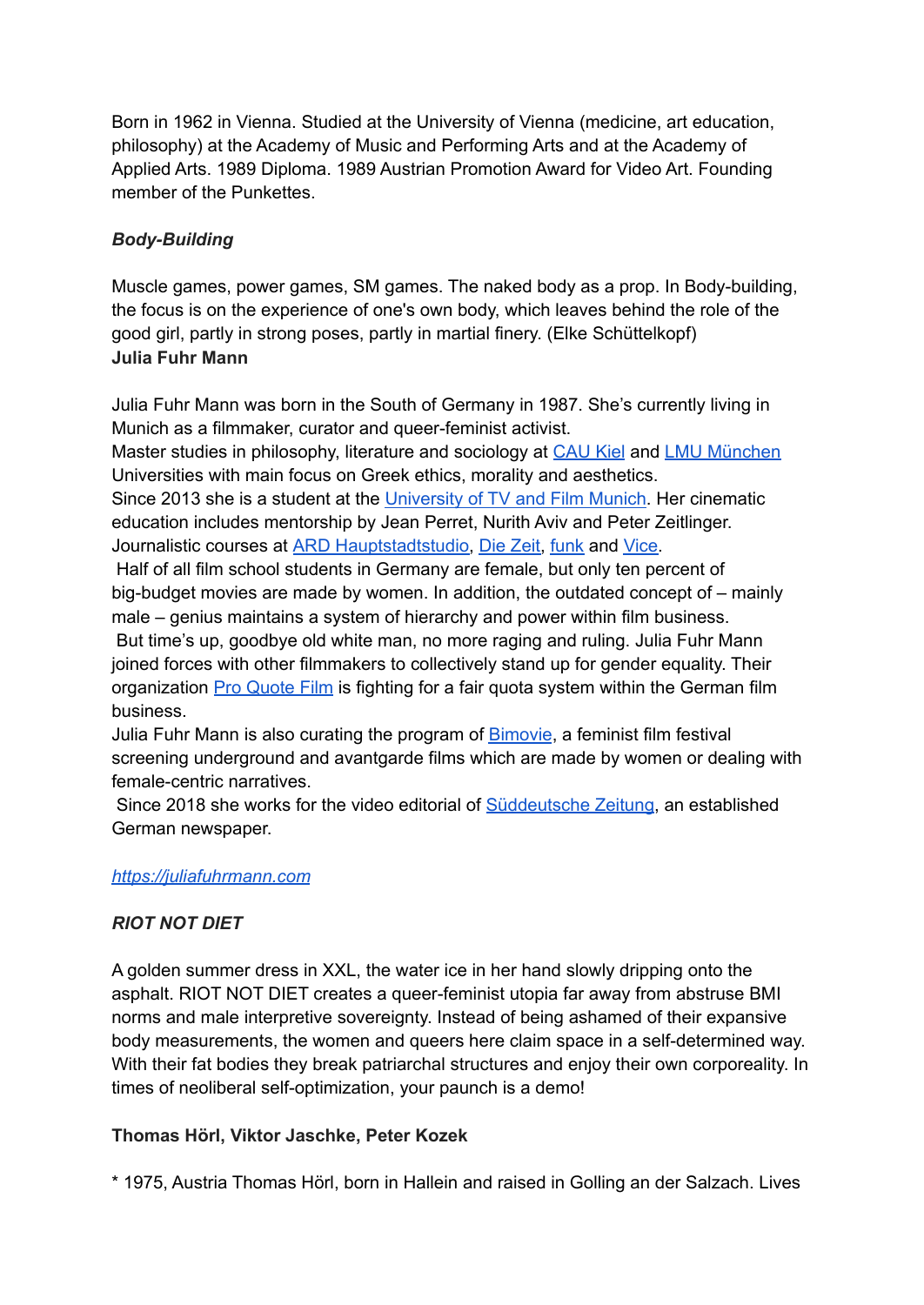and works in Vienna. After the Hallein Sculpture School, Hörl studied fine arts in Vienna, Reykjavík and Tokyo. Participated in artist-in-residence programs in London, Berlin, Tirana, Timisoara, Paris, Vilnius, Warsaw, Tallinn, Frankfurt am Main, Tokyo, Reykjavík; Numerous screenings, performances, art in public space projects and exhibitions at Steirischer Herbst in Graz, Großglockner Hochalpenstraße, Mumok Vienna, Volkskundemuseum Vienna, Museum Villa Rot, Galleri Dvergur in Reykjavík, ... The artist collective kozek hörlonski will receive the 2021 Prize of the City of Vienna in the category of visual arts.

#### [slywonski.com](https://thomas-hoerl.tumblr.com/)

### <http://kozek-hoerlonski.com/>

\* 1975, Austria Thomas Hörl, born in Hallein and raised in Golling an der Salzach. Lives and works in Vienna. After the Hallein Sculpture School, Hörl studied fine arts in Vienna, Reykjavík and Tokyo. Participated in artist-in-residence programs in London, Berlin, Tirana, Timisoara, Paris, Vilnius, Warsaw, Tallinn, Frankfurt am Main, Tokyo, Reykjavík; numerous screenings, performances, art-in-public-space projects and exhibitions at Steirischer Herbst in Graz, Großglockner Hochalpenstraße, Mumok Vienna, Volkskundemuseum Vienna, Museum Villa Rot, Galleri Dvergur in Reykjavík, ...

The artist collective kozek hörlonski receives the prize of the City of Vienna 2021 in the category of visual arts.

#### [peterkozek.com](https://www.peterkozek.com/)

\* 1966, Austria Victor Jaschke, born in Villach, works as a freelance filmmaker, cinematographer and artist. He lives and works in Vienna and Indonesia. Numerous collaborations with artists\* and artist collectives such as Gelitin, Ulli Gladik, Nikolaus Gansterer, Leopold Kessler, Ralo Mayer, Gin Müller, Geschwister Odradek, Ascan Breuer, Ben Pointeker, Franz Kapfer, Thomas Hörl & Peter Kozek, and many more.

Currently Victor Jaschke is working on the film projects "Black Box Inverted" "If you talk about money, I'll take off your hat" and together with Ascan Breuer on the documentary "Starless in Stalingrad."

#### [victorja.com](https://www.victorja.com/)

### *Lichthöhe*

*As if "mountains are silent masters" (Goethe). At least on the Großglockner, there's a lot going on. Oskar and Jörgen, for example, bright blue snow vehicles fighting their way through the flakes. When they finally face each other, they blush, erpink, ergreen and erorange with excitement, like voluminous neon wallflowers at a snowy afternoon dance. But there's another species going wild up there: human-looking neon creatures with heads, arms and legs march through the dark landscape, carrying poles wrapped in*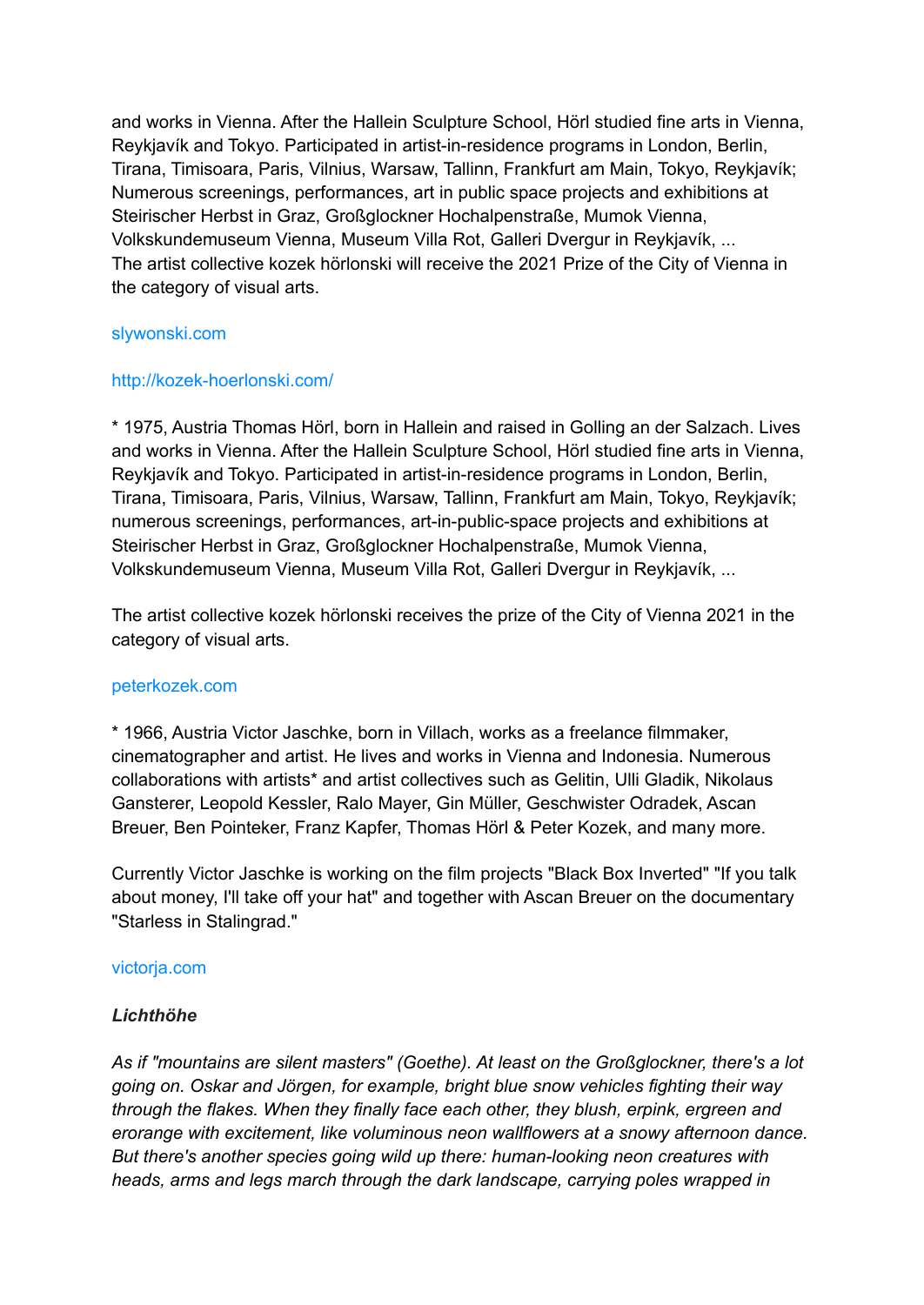*neon tape, as if they had sprung from the lucid dream of an alpine surveyor. Like neon flowers of evil, rather of good, colors and creatures blossom in the nocturnal mountain. In a crevice a fluorescent pea pod shimmers, in which a naked pea lies, excuse me, it is a man. Already the neon creatures meet for a "Ballet de Neige": Hoop skirts twirl and glow until one pulls out a neon branch and shoots a machine. The glowing Tusken robber raises his arms in jubilation.*

*But it is not about struggle, but about nature, better: about "nature, nurture, culture". A face painted with neon is blended into a neon mycelium, someone casually pees yellow neon pee into the mountain. It runs all the way to the top. Neon, by the way, is actually an inert, colorless element that is only incited to glow by gas discharges. This is what Thomas Hörl & Peter Kozek do in cooperation with Viktor Jaschke: In their psychedelic-mountainous stop trick art film they oppose geological conditions with artificial patterns, place luminous fashion ("culture") in a dark mountain massif ("nature"), which lives from itself, its mushrooms, its stones ("nurture"). And what just now could have been the land-art artist Andy Goldsworthy suddenly becomes Daft Punk: "Around the world". (Jenni Zylka)*

## **Marie Luise Lehner**

## \* 1995, Austria

Author and filmmaker. Studied at the Institute for Language Arts at the University of Applied Arts. Studied screenwriting and dramaturgy at the Vienna Film Academy. Currently studying for a master's degree in directing at the Film Academy Vienna, class Jessica Hausner and contextual painting at the Academy of Fine Arts, class Ashley Hans Scheirl. Writes screenplays and prose. Her short films have been screened at a wide variety of international film festivals. Her literary works have received numerous awards. Plays in the feminist punk band "Schapka".

## *Mein Hosenschlitz ist offen. Wie mein Herz.*

A young woman indulges in erotic daydreams. The main characters in Thea's sexy head cinema: the gorgeous barmaid from the trendy bar, who thirsts for menstrual blood. Laura's "beautiful cousin", who plays the Magic Mike of Drag in a saucy fishnet shirt. And not to forget super blonde Sasha, extra cool bondage expert and rigger with a special sense of order. But even in fantasy, Thea hits many a hurdle: How to do with the hot pick-up when the beloved does not speak the same language? Strap-ons are a no-go? Or does irrepressible hunger come up during the bondage session? Extremely humorous and with explicit attention to sound design and foley effects - it crackles, pops and smacks that ASMR fans will have a blast - multi-talent and director Marie Luise Lehner browses through the Kink catalog: Hair, Sploshing, Playfight, Nylon, Feet, Shibari - you name it!

Desire as a tool of emancipation is something that so-called sex-positive feminists have been working on for decades by focusing on "deviant" forms of pleasure and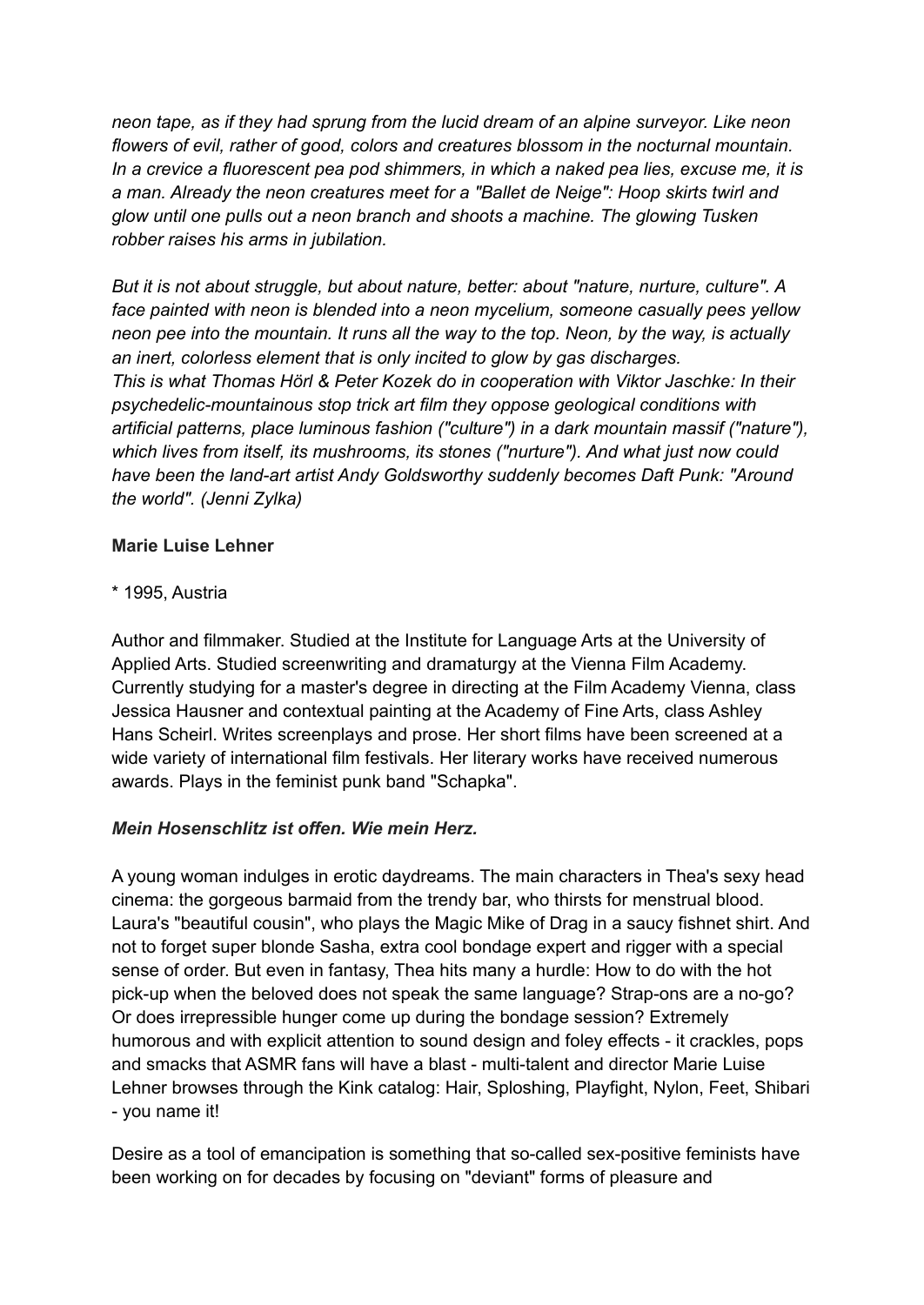undermining conventional gender images. In line with the "post-porn" mindset, however, it is not about an alleged authenticity in sex. Rather, it experiments with alternative representations of sexual desire that do not offer the conventional, classic identification surfaces and thus question what appears to be unambiguous and natural. Thea and her lovers agree that the prevailing gender order should be dismantled with just as much relish as the table that has to take the fall in the end. No less cool: the porn queer score by hyperpop darling Tami T and Viennese rap star Dacid Go8lin. Cunts of all genders on fire! (Vina Yun)

# **Thursday June 9, Screening 5 pm, artist talk 6:30**

**Katrina Daschner:** *Pomp,* **8 min Rosa Wiesauer:** *TRANS\*GAZE***, 20 min Sophia Yuet See:** *Cooking is Like Walking,* **7 min Pêdra Costa,** *Bad or Red***, 6 min Beyondeep:** *Black Sex Magic***, 8 min Hanna Schaich, Gina Burner:** *Gay\*Watch Berlin***, 13 min**

**Moderation artist talk: Djamila Grandits**

**Katrina Daschner**

\*1973, Germany

Katrina Daschner, born in Hamburg. She lives as an artist and filmmaker in Vienna. She shows her projects internationally in exhibitions and at film festivals. (Kurzfilmtage Oberhausen, Mumok Kino Vienna, Blickle Kino 21er Haus Vienna, Diagonale Graz, New Horizon Int. Film Festival Wroclaw, Galerie Krobath Vienna / Berlin, Centre d'art passerelle Brest, Thrust Projects New York, Kurzfilmtage Hamburg ect.).

## *Pomp*

It is a repertoire of motifs from which Katrina Daschner can now draw in the eighth part of the queer series, which is loosely based on Arthur Schnitzler's Traumnovelle. Rose windows, glass, water drops, velvet and leather. Different materials and substances reveal their properties to a touching "camera eye." In a choreography of colors - with night blue and gold closest to the image of the dream - and surprising architectural details, the performers enter the arena. They perform classic Variété numbers this time, but, as always with Daschner, "with a twist." For the collective Golden Shower runs not only into the crystal champagne goblets, but down the performers' legs transformed into glittering golden liquid. The ballet of legs, reminiscent of Busby Berkeley's motifs, in turn obscures any proportions and clarity of perspective. Are the dancers in the dome of the building whose walls are painted with apparent architectural elements, galloping horses? Or have they landed at the former dissecting table of the architecturally idiosyncratic former Animal Anatomical Theater? Are they imagination, dream or reality?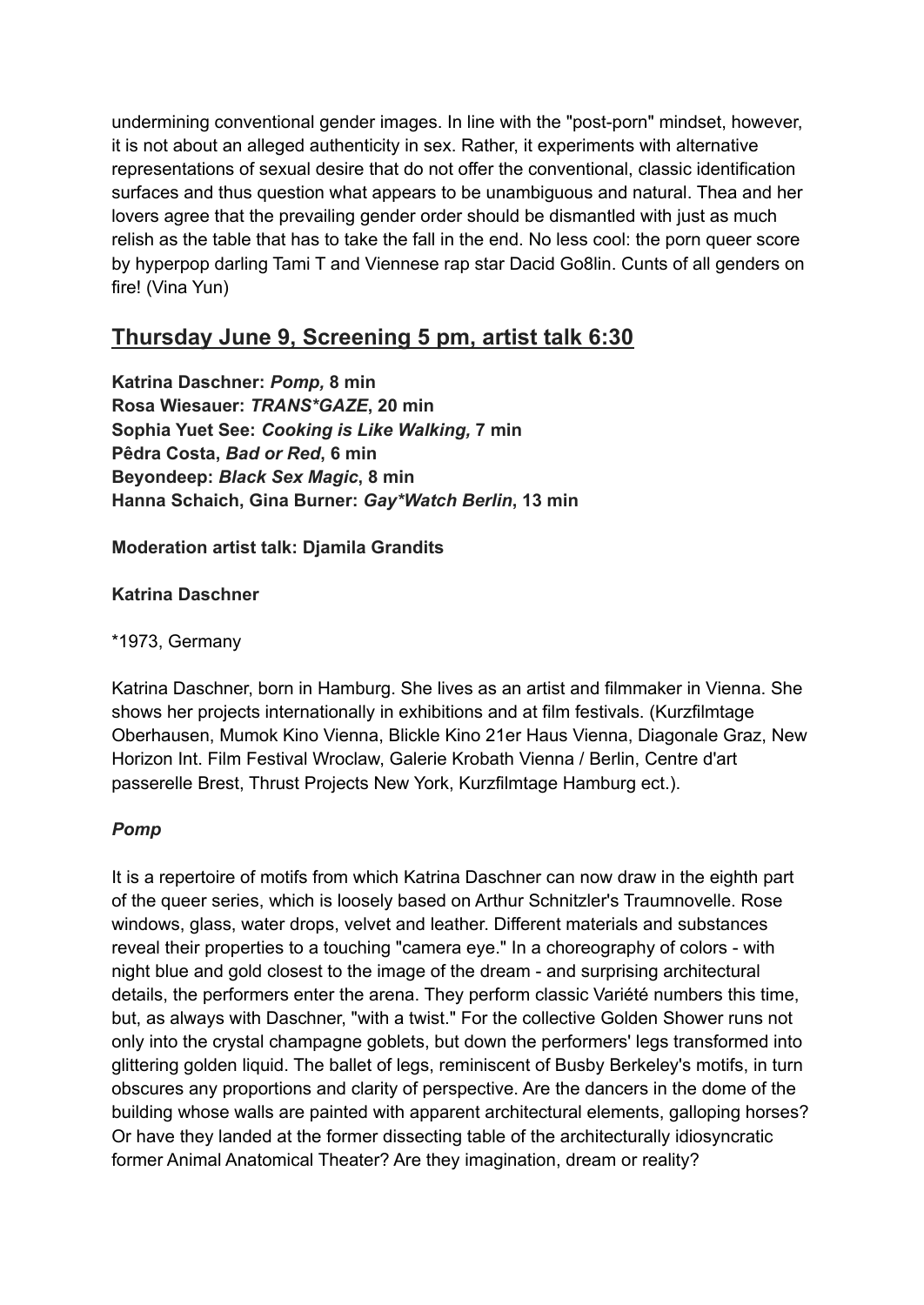Nothing is as it seems to be. Nothing is fixed in this place reminiscent of variété, circus and theater. Reflections, cones of light, opaque glass fascinate and at the same time repel the gaze. In the alchemy of fabrics and substances, the desire to reveal is paired with the apparent foregrounding of surfaces. With Pomp, the musical without music, Daschner this time refers most directly to cinema and film history, and one of the repressed culture-industrial origins of experimental film. (Claudia Slanar) **Rosa Wiesauer**

### \*1992, Austria

Rosa Wiesauer, born 1992 in Bad Ischl, studied fine arts (video and video installation) and artistic teaching at the Academy of Fine Arts Vienna and is an artist, performer and costume designer. In her artistic practice she deals with femininity, the visibility of trans identity and queer aspects in Japanese pop culture.

https://www.instagram.com/babyangelface\_\_

## *TRANS\*GAZE*

The "gaze" belongs to film theory like the "salt" in the soup. So when Rosa Wiesauer promises an "alternative gaze regime" (Robin McRuer) in her film title, the bar is set high! For in the so-called "male gaze" we understand the paradigm that divides gaze into an active, male dimension and a passive, female dimension (of being looked at). In order to establish this binary logic, classical cinema must first make the camera's gaze invisible, and TRANS\*GAZE initially carries out precisely this break with convention, placing itself entirely in the tradition of feminist filmmaking: backstage we see the lighting, the floor markings, the staffage. And the direct gaze into the camera of the people who speak in this "confessional film" in an expressive and convincing way about what Jack Halberstam has called "queer time and space": Trans\*Gaze.

The lines of sight that go beyond this remain in the genre: talking heads, intercut details of costume and gesture, scenery illuminated against a black background. The mise-en-scene of Wiesauer's work, however, leads away from the traditional "confessional" with a (self-)ironic wink: flowers arranged in vases and a floral tapestry with the motif of the "porcelain flower" (Hoya carnosa tricolor), a flower whose lush blossoms only emit a highly intense, sweet fragrance at night. So when the five protagonists spend twenty exciting minutes talking about the particular temporality they experience (the wait for transition, the ever-present processuality of the performativity of gender) and the particular locality (the importance of public space in the context of passing, virtual space as a potential for community building, activism and political intervention) as well as the patriarchal system immanence of discrimination (gatekeeping), what the film language only hints at is condensed in the discursivization: The radical challenge of the boundaries of the binary in trans\*life. How beautiful that Rosa Wiesauer's film precisely maps this Trans\*Life and at the same time celebrates it "unapologetically." (Andrea B. Braidt)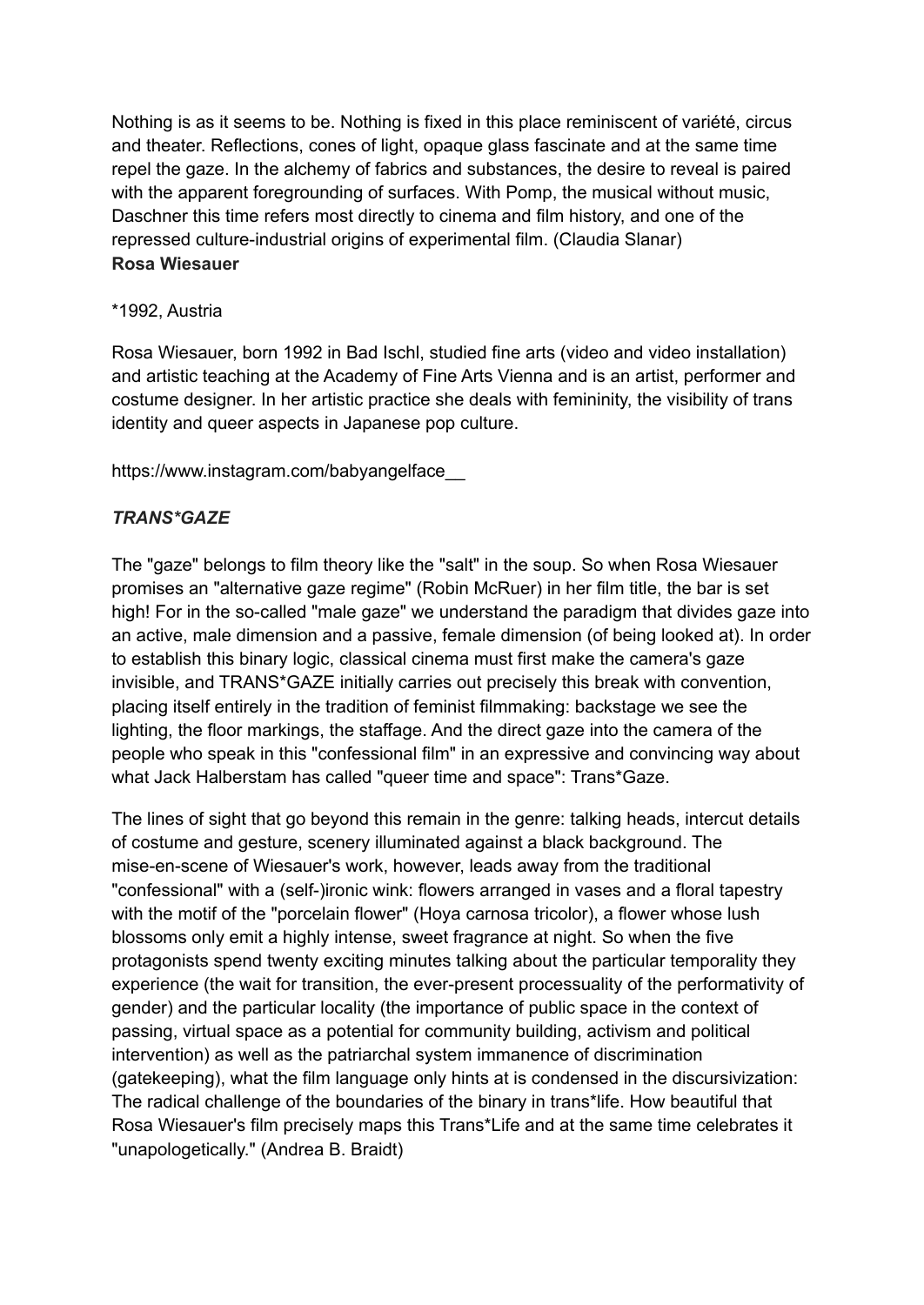### **Sophia Yuet See**

Sophia Yuet See (b. 1998) is a multidisciplinary artist from London working with sculpture, photography, moving image, zines and writing.

Recurring feelings of longing and absence mark their work as they explore non-linear narratives of return and recovery, reimagining and grappling with what has been lost or created as a result of trauma and marginalisation; how it renders in the body, the vulnerability of being seen and the situated knowledges offered in turn.

### <https://sophiayuetsee.com/>

## *Cooking is Like Walking*

Cooking is like walking inhabits a Chinese home cooked meal of steamed sea bass, a dish often served in times of celebration. The everyday motions of preparing and cooking a meal become gestures of learning, searching and healing through the repetition, simplicity and structure that cooking can provide. This video is about reckoning with anxiety and trauma in the body, conceiving survival beyond it and exploring what it means to return or recover what has been lost.

## **Pêdra Costa**

*Pêdra Costa is a ground breaking, formative Brazilian, urban anthropologist and performer based in Berlin that utilizes intimacy to connect with collectivity. They work with their body to create fragmented epistemologies of queer communities within ongoing colonial legacies. Their work aims to decode violence and transform failure whilst tapping into the powers of resilient knowledge from a plethora of subversive ancestralities that have been integral anti-colonial and necropolitical survival.*

### *https://pedracosta.com*

### *Bad or Red*

"Bad or Red" is initially the idea of a post-porn video by Pêdra Costa, filmed by Letícia Simões in Berlin and edited by Vinicius Nascimento in Rio de Janeiro. Each artist adds their personal vision and technical knowledge and, therefore, the video had grown and became something else. Vinicius used the "YEAr nEw", song by Paola Rodrigues to create a dramaturgy. The final work became a post-porn video art video clip.

Germany, 2016, Director: Pêdra Costa, Camera: Letícia Simões / Vinicius Nascimento, Cast: Pêdra Costa, Category: Short Film, Original Language/s: Brazilian Portuguese, Duration in Minutes: 5:25, Subtitles: English, Format: H.264 MP4 file (max. 30 mbit/s), song / text: YEAr nEw - Paola Rodrigues, camera: Leticia Simões / Vinicius Nascimento, edition: Vinicius Nascimento, Berlin 2016